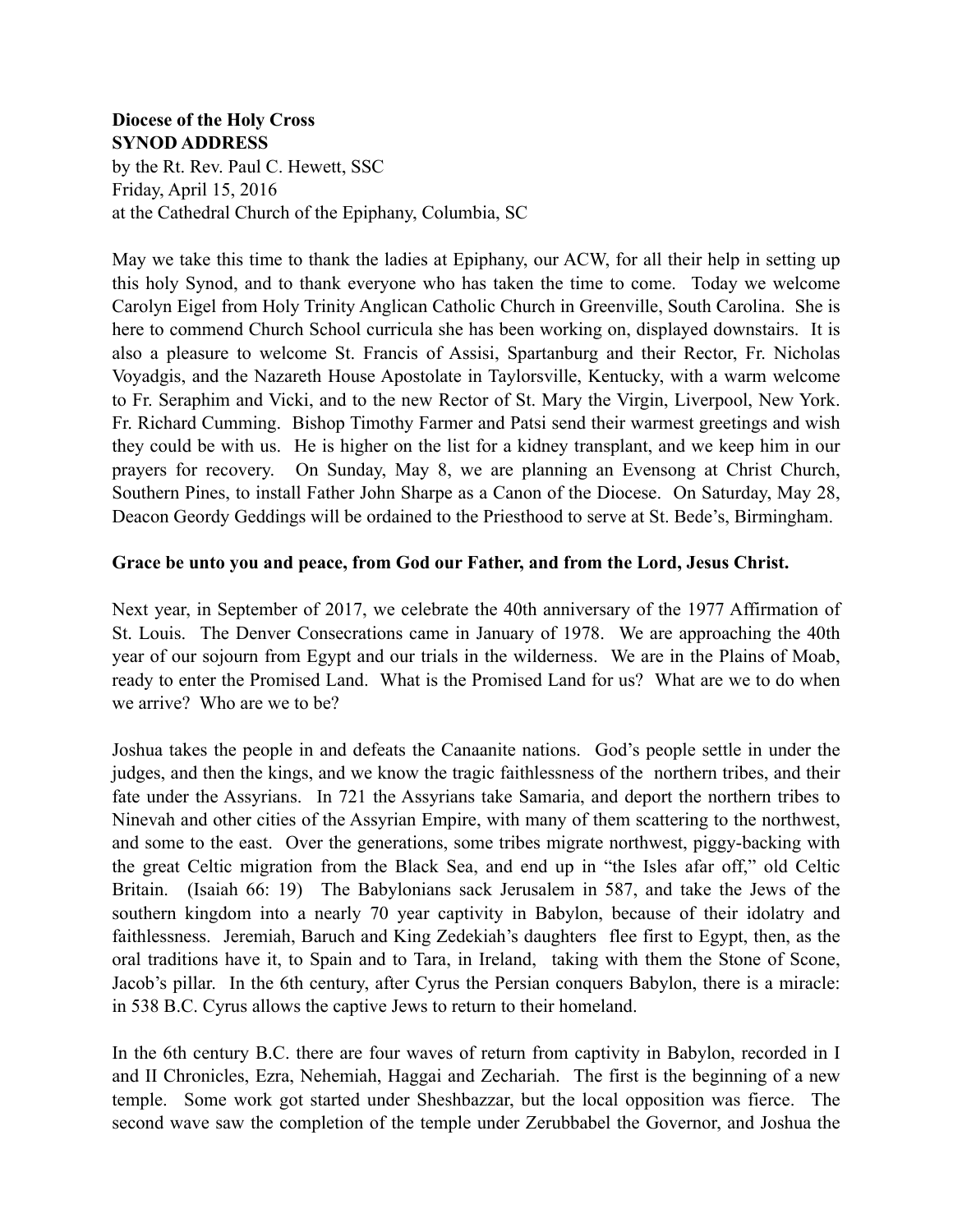High Priest, with encouragement from the prophets Haggai and Zechariah. Again, there is external opposition, interference and sabotage, and internal resistance and inertia, backsliding and static in the system. The third wave comes with Nehemiah, who rebuilds the walls of Jerusalem, with potentially violent outside interference. The fourth wave, with Ezra, involves bringing out the Law and codifying it. With the lifting up of the Law of God, the Word of God, the people now have their identity (who we are as God's Chosen People). They are taught to be exclusive in worship, marriage and daily life, because they have a special vocation to the world. In worshipping in the new temple, they are taught the importance of purity, singleness of heart, to prepare for the Messiah, and the age He will inaugurate. Zechariah prophecies the Prince of Peace, the Good Shepherd, and the Fountain filled with Blood.

With the lifting up of the Word of God, and of His Body and Blood in the Eucharist, we have our identity. We know who we are, as the Bride of Christ and the Temple of the Holy Spirit, as we prepare to enter our promised land. Our identity is Marian. Mary, the Mother of the Church, our Mother, is the Bride of the Holy Spirit, the Temple of the Holy Spirit, and the new Ark of the New Covenant.

We have the sense of exclusiveness we need. That is, traditional, orthodox Anglicans are a unique element in the Body of Christ, with a unique patrimony and a special gift for the rest of the Body. In our wilderness trials we have learned more about purity in worship, worshipping in Spirit and in Truth, because we have so often had to go without buildings and conveniences. We have learned more about the worship of the new Jerusalem, as, in the Eucharist, we are lifted in the Spirit to the heavenlies, where we sup with our Lord in the glory of the new creation. We have let the Holy Spirit heal and unify our disrupted community, to make us supple in His hands, and more missional.

Identity, patrimony, and purity in common worship are three elements that are helping to unify our common life, so disrupted 40 years ago. Just as the Jewish community of old never went back to idolatry after the reforms of Ezra, so too we will never return to the idols we left behind 40 years ago.

At that time we began some serious reforms we had long been hoping for. (i) We made a correct assessment of what we were up against: a resurgence of gnosticism as a cancer in the Body, the denial of the Incarnation of the Son of God, that Jesus is God in the flesh. (ii) We commenced offensive operations. Hundreds of new parishes and missions and ministries were opened. (iii) We would teach and live the consensus of the undivided Church of the first millennium. (iv) We would restore a sacramental Episcopate, with the bishop as Father-in-God, as opposed to a juridical episcopate with the bishop as an administrator, or worse, a policeman, or tyrant. (v) We restored the Permanent Diaconate for men. (vi) We train more men for leadership as Lay Readers, and young men and boys as acolytes. (vii) We magnify women's ministries based on Scripture and Tradition: deaconesses, catechists, teachers, Church Army officers, nuns, altar guilds and, above all, wives and mothers. (viii) We are explicitly pro-life, working for the legal protection of all life from womb to tomb. (ix) parishes own their own property in fee simple. (x) We revised the marriage canons, to work toward Scriptural norms. (xi) There is a renewed emphasis on youth conferences and college campus ministry. (xii) We are federating and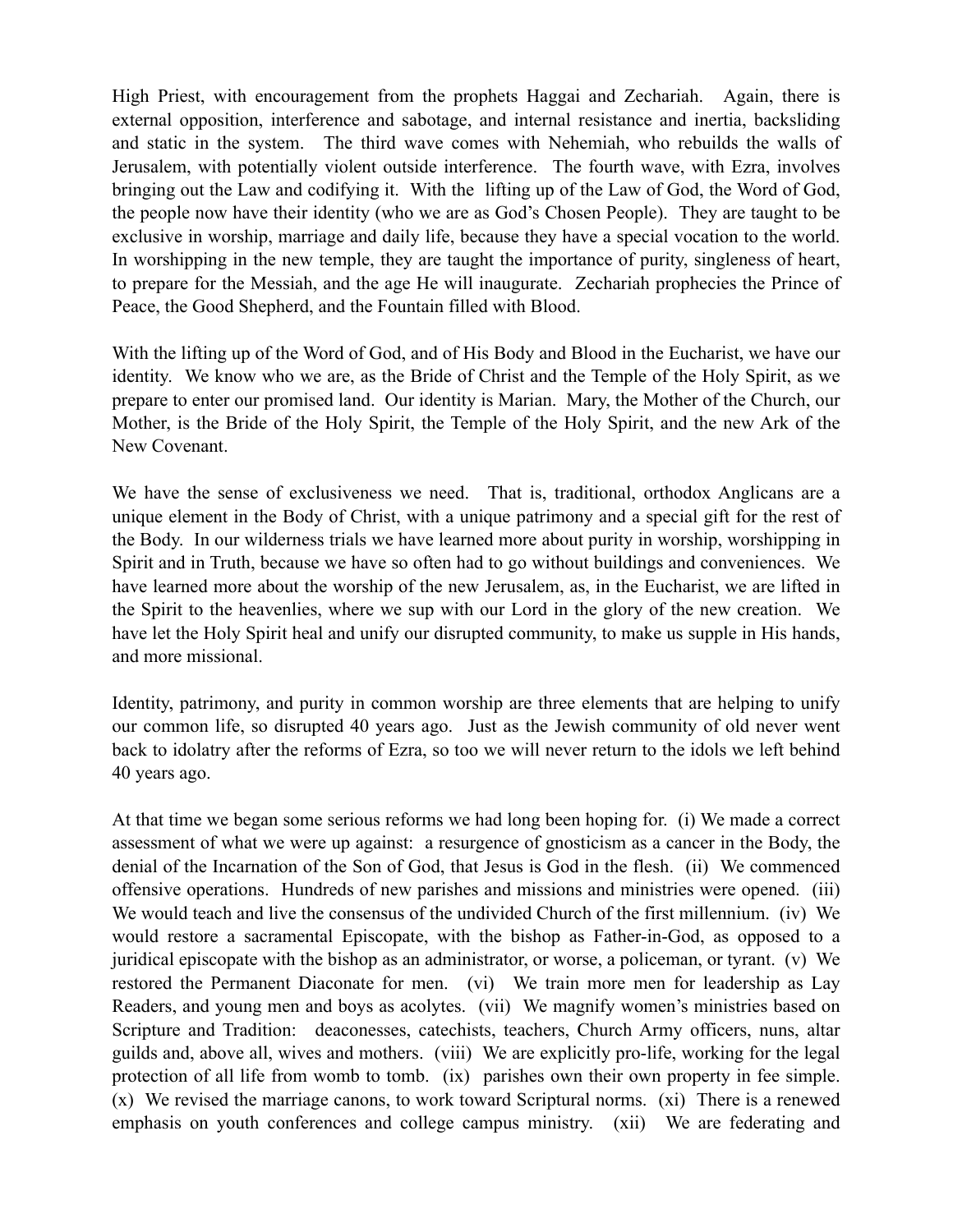unifying our various continuing church jurisdictions, and (xiii) We have restored ecumenical relations with other Catholic bodies.

In two weeks, some of us who visited the Patriarch of Constantinople in 2014 are going to have some more time with the protocol officer we were given for our trip to Istanbul and Athens, Bishop Kyrillos Katerelos. He will be in Atlanta, Georgia, and we will visit with him on April 30. We had a week together in Thessaloniki last September, with the Society for the Law of the Eastern Churches, of which he is the Moderator. Bishop Kyrillos is also Bishop of the Patriarchal Throne, and teaches Historical Theology at the University of Athens. We are helping the Greek Orthodox in Greece, and in the United States, get the Anglican realignment into sharper focus, so that they can see more clearly how to restore a relationship with traditional, orthodox Anglicans.

We continue to be on converging paths of fellowship and cooperation with the Nordic Catholic Church and the Polish National Catholic Church, which together comprise the Union of Scranton. Last August, with other Anglicans, I attended their Synod in Oslo. There is a convergence of genuine, traditional Old Catholic life taking place around the leadership of Bishop Roald Flemestad of Oslo, who spoke at our Synod last year. The Mission Province in Sweden is in good rapport with the Nordic Catholic Church, and with us. Last June I was able to have 10 days with Mission Province people in Sweden. One fascinating development among traditional, orthodox Swedish Lutherans is the rapid and profound upsurge of interest in Mary. One of my hosts has a son in his early twenties who gave a year to serve at the Shrine of our Lady of Walsingham, There are plane loads of Swedish young people, who join tens of thousands of other young people from around the world, to go on pilgrimage to Walsingham, and to bring the love of our Blessed Mother back to their homes.

For us the most exciting development beyond our diocesan boundaries is our rapprochement with three other continuing church bodies: the Anglican Church in America (ACA), the Anglican Catholic Church (ACC) and the Anglican Province in America (APA). The four of us fit naturally together, with our common histories, and our bishops are now having monthly conference calls. We are producing a joint Directory. We have agreed that we are all in communion and full recognition of one another, with reciprocity of ministries and life together in Christ. We have decided that we will have one Synod next year for all of us, from 3 - 6 October, at St. Barnabas, Dunwoody, near Atlanta. Bishop Chad Jones, who is Rector there, sends his greetings to us today. Each of us will have his own business meeting and clericus, and other necessary meetings, and the worship, meals, workshops and fellowship will all be together. We will, at this Synod, proclaim our full communion with one another, and begin taking steps toward full organic unity. As we do this, there are many in the United Episcopal Church who will be observing closely, and taking part, along with many in the Episcopal Missionary Church, and the Reformed Episcopal Church. In other words, our entire Federation of Anglican Churches in the Americas is about to go through a transformation that will, a step at a time, turn us all into one entity.

This is the equivalent to an entrance into our Promised Land, as the entire 39 year old continuing church movement begins finally to find its point of common convergence, and come through the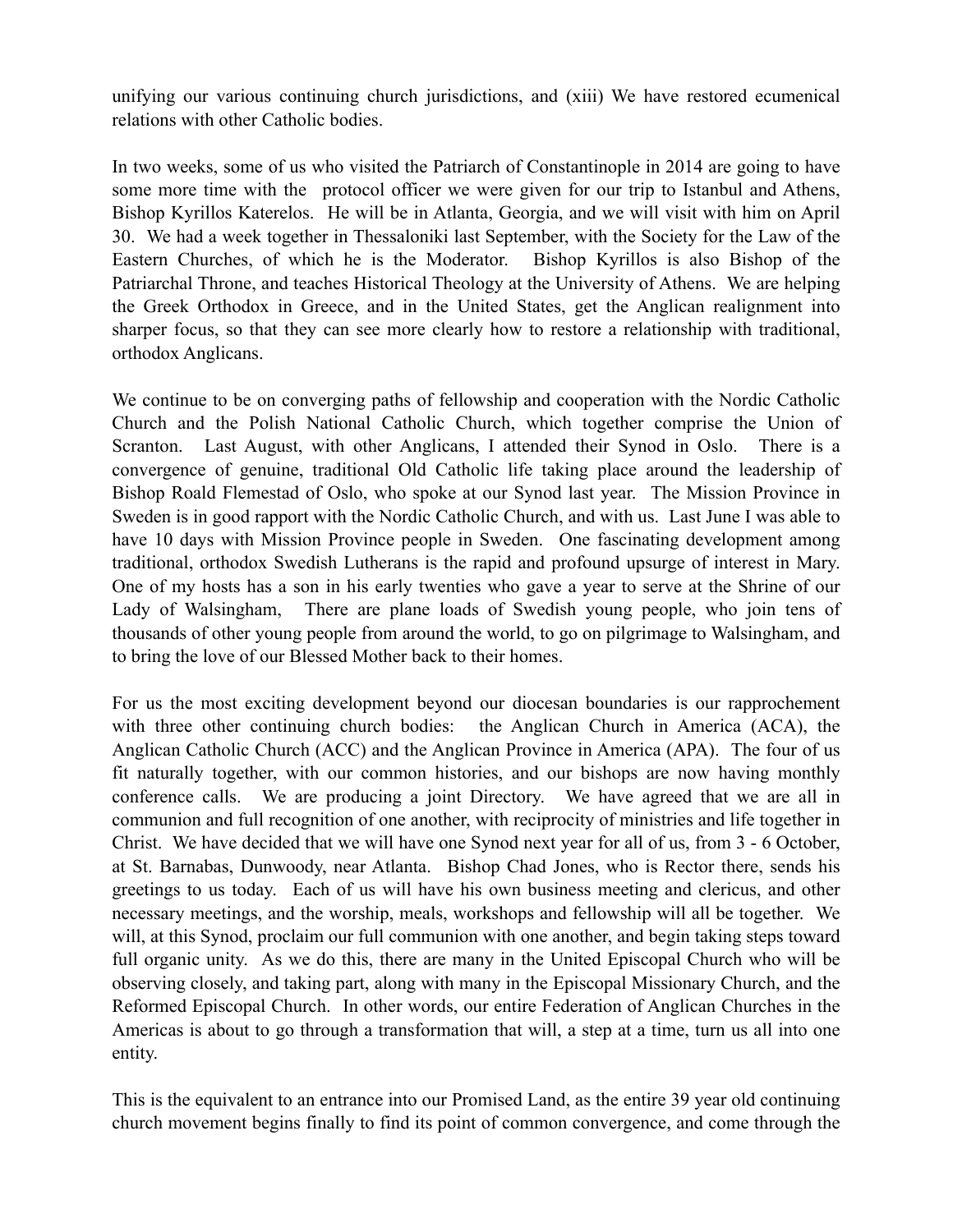wilderness, purged and more completely consecrated to our Lord. As we give a unified witness to what we started 39 years ago, there are many in the Anglican Church in North America who will want to draw more closely to us.

There have been two movies entitled "Yours, Mine and Ours," one produced in 1968 with Henry Fonda and Lucille Ball, and one in 2005, both based on the same true story: a Navy widower with 10 children falls in love with a Navy widow with 8. They marry, and have a 19th child, and commit themselves to the ethos of "ours." Not mine, not yours, but ours. In our Federation, with the ACC factored in, we are doing that...committing ourselves to what is ours, together, by patrimony and by common life and witness.

God will use us in surprising ways. Even together, we will be like the race horse, Seabiscuit. In an improbable, if not impossible victory over the great horse, War Admiral, Seabiscuit prevails despite the odds. The owner says in the movie, which captures the American imagination and love of the underdog, that we have a winning horse here…"a horse that's too small, with a rider that's too big, a trainer who's too old, and an owner who's too dumb to know the difference."

As the Lord knits us together as traditional, orthodox Anglicans, we can see new light shed on Haggai's prophecy, in his 2nd chapter, "Who is left among you who saw this house in her first glory? How do ye see it now? Is it not in your eyes in comparison of it as nothing? Yet now be strong, O Zerubbabel, saith the Lord; be strong, O Joshua, son of Josedech, the high priest; and be strong, all ye people of the land, saith the Lord, and work: for I am with you, saith the Lord of hosts; According to the word that I covenanted with you when ye came out of Egypt, so my spirit remaineth among you; fear ye not. For thus saith the Lord of hosts; Yet once, it is a little while, And I will shake the heavens, and the earth, and the sea, and the dry land; and I will shake all nations, and the desire of all nations shall come: and I will fill this house with glory, saith the Lord of hosts…the glory of this latter house shall be greater than the former, saith the Lord of hosts; and in this place will I give peace, saith the Lord of hosts." (Haggai 2: 3-9)

As we recite, month by month, Psalm 127, we will let the Lord build the house and keep the city. The fruit of radical dependence on God has been more and more postulants and seminarians. We now have Dale Forrester, from St. John the Baptist, Marshall, Virginia, studying for the Permanent Diaconate, and Mark Lewis, from St. Bede's, Birmingham, Alabama, also studying for the Permanent Diaconate, and Matthew Crutchfield, studying for the Priesthood at Trinity Seminary in Ambridge, Pennsylvania, along with Michael Sandifer, also at Trinity, Jared Sawtelle from Epiphany, at Columbia International University, and Gregory Gibson, at Transfiguration, Phoenixville, a graduate of Fuller Seminary in Pasadena, California, and, in the wings, Ben Howard at Transfiguration, a graduate of Asbury Theological Seminary in Wilmore, Kentucky. For these men, and our recent graduates, Fr. Gene Geromel has set up the kind of Post Ordination Training used in many dioceses in the Church of England, with regular Skype conferences with him, for mentoring and support.

We will soon hear a report on the St. Michael Conference for our youth, founded by Fr. Gene Geromel and his wife, Alicia, in Bloomfield Hills, Michigan, north of Detroit, to the superb work being done there, and in the C. S. Lewis Student Center, the crown jewel of our Diocese, a short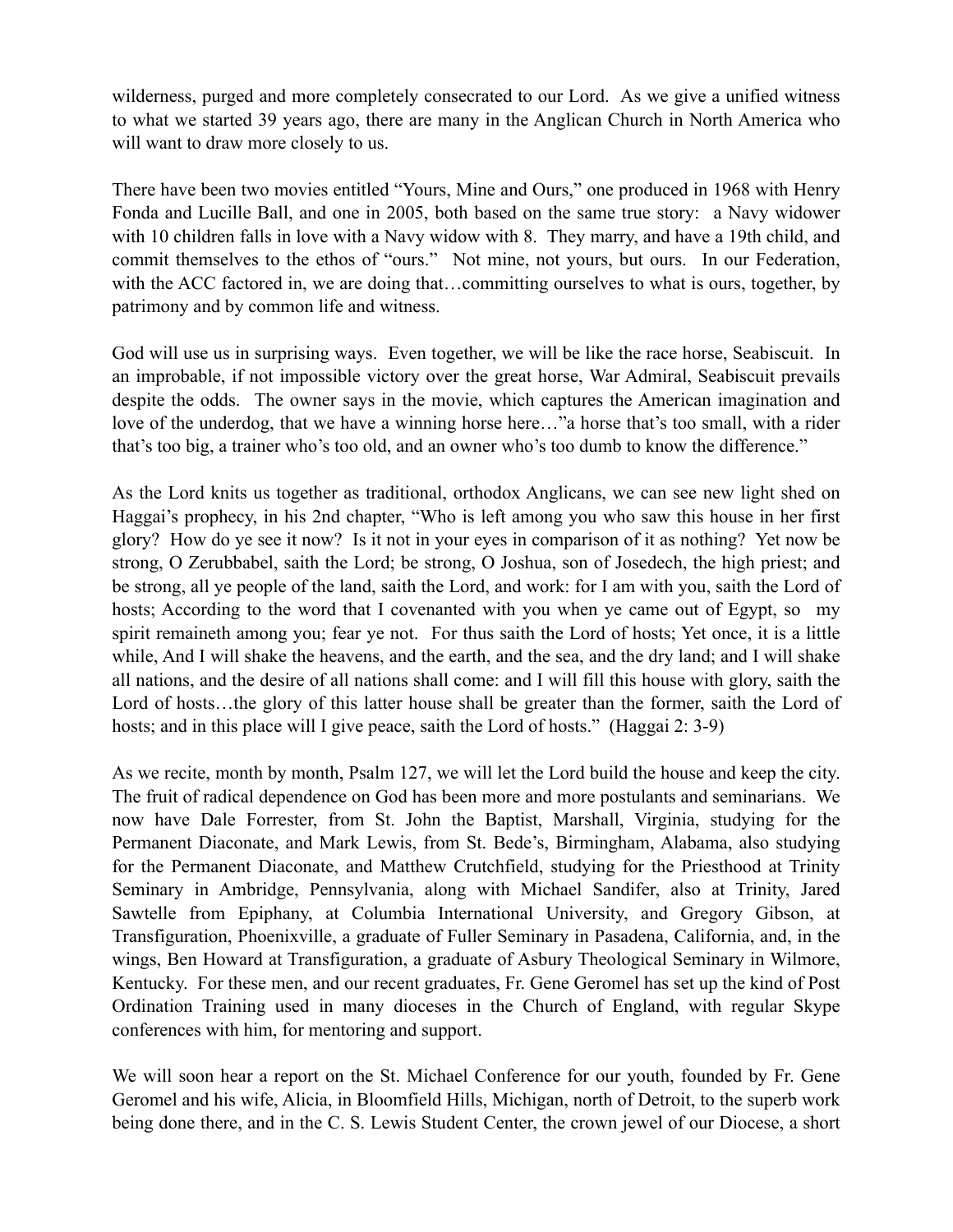walk from the Clarion Hotel, should you want to make arrangements with Fr. Paul Sterne to walk over there and have a look.

In the past couple years, many of us, as clergy and laity, have gone through some very hard times. We have gone through trials involving health, marriage, finances, parish unity, vocation and missions. With the vocation God has given us, and with His claim upon our lives, the demons will always attack us with special ferocity. We recall our Lord's words at the Last Supper, "Simon, Simon, behold, Satan hath desired to have you, that he may sift you as wheat: But I have prayed for thee, that thy faith fail not: and when thou art converted, strengthen thy brethren." (Luke 22: 31-32)

Our entire world is in travail and anguish, with new wars and dire threats of wars breaking out in so many places, along with an enormous surge in terrorist attacks, and the very real possibility that all of Europe and Great Britain will be violent, radical Islamist in the lifetime of many here. We are either living in the last days, or in the run-up to them. Of course, the last days began with Pentecost. Everything from then on is the end-time. But May 14, 1948 was an absolutely enormous new fulfillment of prophecy, the humanly impossible founding of the State of Israel, and the utterly humanly impossible wars that Israel won in 1948, 1967 and 1973. But what we see now is even more and more fulfillment of end-time prophecies. America's Rabbi, Daniel Lapin, notes what is dragging us down in the West, and he calls this a resurgence of the worship of Ba'al and Moloch. The propaganda war against believing Christians is heating up all the time. Many nations have now arraigned themselves in virulent and hateful opposition to Israel. The goal is the elimination and extermination of all believing Jews and Christians, which has already begun on a massive, unprecedented scale all through the Middle East and Africa, and soon, Southeast Asia, and North America.

On international flights there is a video screen on the back of every seat. One can set this to see the map of one's flight, a map which can be set for detail. One can be on an Air France flight, flying through the Mediterranean, and not find any label for Jerusalem, or Tel Aviv, or Israel. Damascus is there, and Beirut, and Ankara and Addis Abbaba, and Baghdad, and Alexandria, but not Jerusalem, or Israel. This is a sign pointing to what Muslims do as they set up the caliphate to rule the world, at first using intimidation and coercion. They will meet their first stiff resistance not with us, but as they run up against China, which has designs on South East Asia, and the entire Pacific Basin, which includes our West Coast.

We all pray for the peace of Jerusalem, the city whose very name means "Foundation of Peace," but we also pray and plan for what happens if civil order breaks down in our own city, state and country. For now, there are many things we need to do as traditional, orthodox Anglicans, to restore our old and biblical ways. We see what these things are in I Corinthians 11: 1 - 16, about biblical anthropology and head coverings for women, and in John 19: 27, "and from that hour that disciple (John) took her (Mary) unto his own home. We are, as we enter whatever the last days are, going to be more Marian, and take Mary into our own homes and hearts. Why? Because what Satan has in store for us is the parody of the Bride of Christ, the church of the anti-Christ, the whore of Babylon, the complete prostitution and betrayal of all that is feminine. Our weapon against this is the Blessed Mother, the new Eve, the woman clothed with the Sun, and